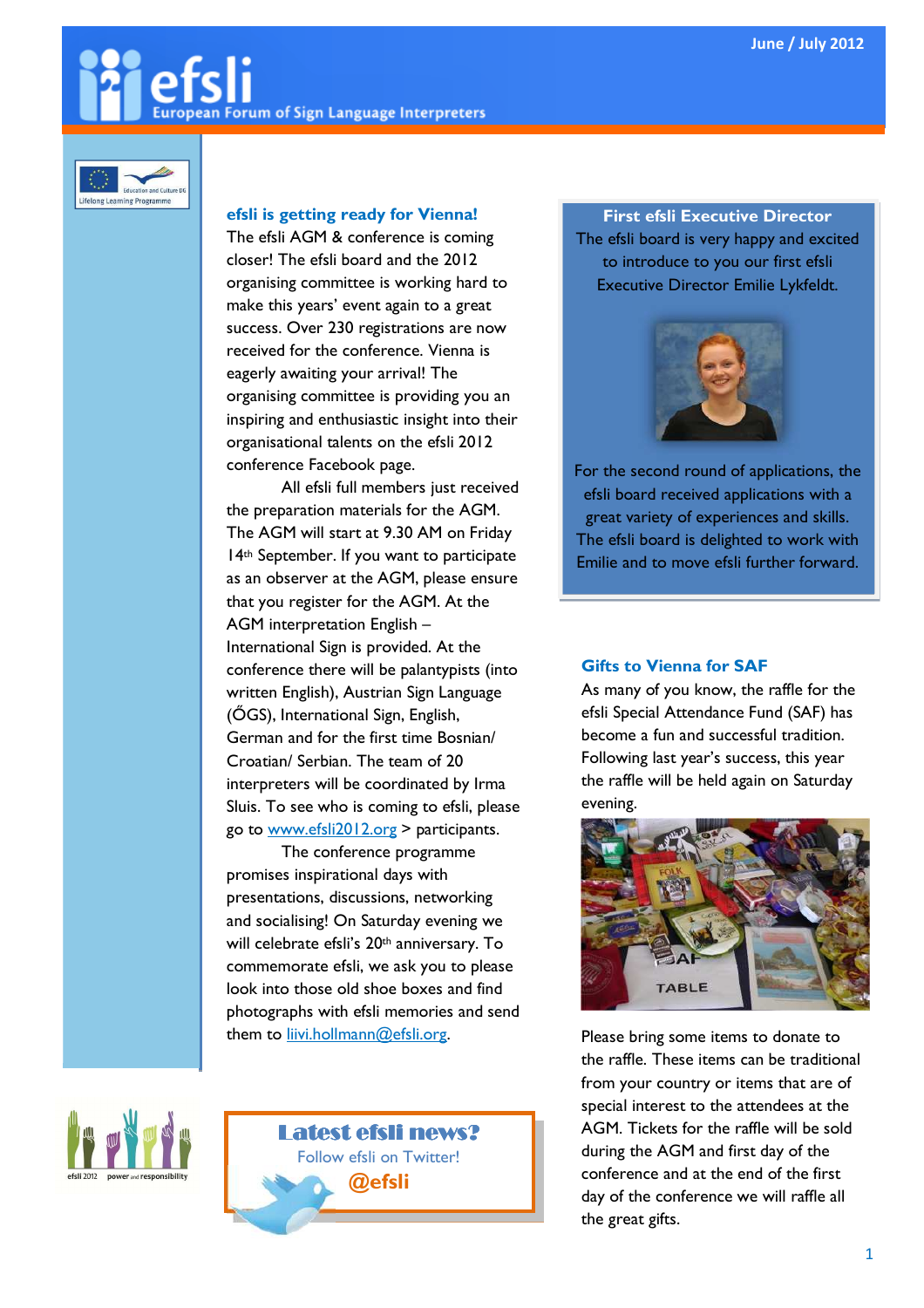## **European Forum of Sign Language Interpreters**



#### efsli 2012 trainers' seminar

Educators and trainers at sign language interpreting programmes across Europe are getting together from 17 – 19 September at the University of Graz for the efsli Trainers' seminar. For the programme and information please visit: http://www.uni-graz.at/uedo1www/uedo1wwwveranstaltungen/efsli\_rainers\_\_seminar.htm

#### Online symposium VRI

In June efsli participated in the Gallaudet University online symposium on Video Remote Interpreting. A summary report and recommendations will be published for efsli members.

## And the winner is…..?! SVT winner membership contest

At the beginning of this year efsli started the individual membership contest. Each new individual member could decide which full member association they would support to enter in the contest. For each new individual member the supported full member association receives a 10 euro discount to the efsli AGM & conference (option 2) and the association which had the most supporting new members would win the main prize: a free registration to the efsli AGM & conference for one delegate. The efsli board hereby congratulates SVT (Finland) with the first prize! SVT has 10 new efsli individual members.

## 1 July - efsli new members per association



#### DG interpretation & EU parliament

At the end of June efsli was invited by the director of DG interpretation at the European Commission to discuss the provision of sign language interpreters at EC meetings and events. The EC was to ensure the provision of qualified sign language interpreters and it was discussed how to go best forward with this. The EU parliament hosted a hearing on the upcoming implementation of the European Accessibility Act in which efsli participated. The hearing was organised by the Zero Project of the World Future Council and the European Disability Forum. More information: www.zeroproject.org/about/brussels/

#### efsli at META Forum conference

On 20<sup>th</sup> June efsli participated in the META Forum conference in Brussels. The conference looked at the future of language industry and the use of technology in Europe. The EC emphasized the need for quality research and data and an innovative agenda on how impact European policies and society. META has published white papers on each of the European countries, describing the current situation on language and technology. These can be downloaded: www.meta-net.eu/whitepapers/keyresults-and-cross-language-comparison/. A white paper on sign languages in Europe will be published in the future.

#### efsli Research Fund – coordinator?

The eRF received two applications by the extended deadline and is currently in the process of reviewing these. A decision is expected shortly.

At the upcoming efsli AGM, Christopher Stone, eRF coordinator will step down from his position as